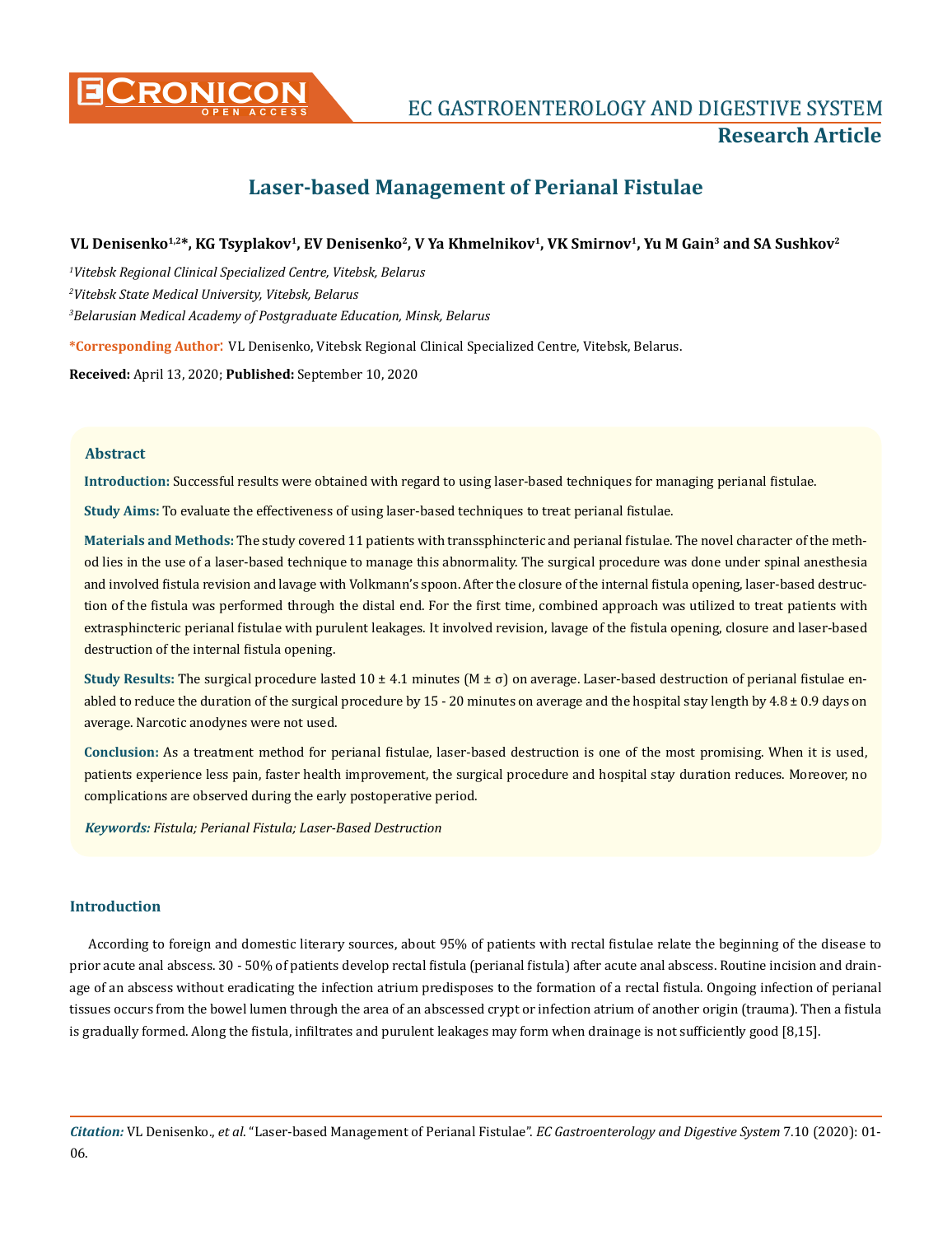#### **Laser-based Management of Perianal Fistulae**

According to domestic and foreign authors, 2 perianal fistulae occur per 10,000 people a year [10,14,15]. The frequency of the disease is 9 cases per 100,000 [14,15]. Most often, this disease develops in patients aged between 30 and 50 years which determines its social relevance. Males suffer slightly more often than females [7,10,15].

Over the last 20 years, both foreign and domestic authors have been regularly reviewing diagnostic and management recommendations in line with developing modern technologies including data retrieved from PubMed, MEDLINE, Cochrane Collaboration, the Standards Practice Task Force of the American Society of Colon and Rectal Surgeons, and Oxford Center for Evidence-based Medicine - Levels of Evidence [11,13,15].

The following classification of rectal fistulae is used worldwide: the anal and rectal fistula can be described as complete (both internal and external fistula openings are present), incomplete internal (there's no external opening, only the internal one); depending on the location of the internal opening either in the anal canal or in the rectum: posterior, anterior, and lateral [3,15]. Depending on the location of the fistula tract in relation to the external anal sphincter, the fistula can be described as intrasphincteric, transsphincteric and extrasphincteric.

Based on their complexity, extrasphincteric fistulae have 4 degrees [3,15]. The first degree of complexity of the extrasphincteric fistula has the following characteristics: the internal opening is narrow, with no cicatrices around, there are no abscesses and infiltrates in the tissue, the tract is fairly straight; the second degree of complexity: cicatrices are present in the internal opening area, with no inflammatory changes in the tissue; the third degree of complexity: the internal opening is narrow, with no cicatrix process around, but with the proinflammatory process in the tissue; the fourth degree of complexity: the internal opening is wide, surrounded by cicatrices, there are inflammatory infiltrates or pus cavities in the paraproctium. High level rectal fistulae are specifically identified. They are characterized by the location of the fistula opening above the dentate line in the rectal lower ampulla.

Both foreign and domestic authors identify the following fistula types: intrasphincteric fistulae which are simple fistulae constituting about 25 - 30% of all rectal fistulae. These fistulae are also referred to as subcutaneous, marginal. As a rule, the fistula tract is straight, the cicatrix process is not evident, and the disease duration is usually not long. The external fistula opening is most often located near the anus, and the external one can be found in any anal crypt. This type of fistulae is quite easily diagnosed: palpation of the perianal area allows identifying the fistula tract in the submucous and subcutaneous layer; a probe inserted into the external fistula opening, as a rule, easily moves into the bowel lumen through the internal opening or approaches it in the submucous layer. A dye test (with methylene blue) is typically positive in patients with such fistulae. The function of the sphincter is preserved. Fistulography and other additional diagnostic methods are usually not required [6,15]. Transsphincteric fistulae occur most frequently and make up 40 - 45% of cases. It should be noted that the relation of the fistula tract to the external clamp may be different - the tract may go through the subcutaneous, superficial or even higher - through the deep portion. Extrasphincteric fistulae occur in 15 - 20% of cases. The fistula tract is located high as if bypassing the external sphincter; however, the internal opening is located in the area of crypts, i.e. lower. As a rule, such fistulae develop due to acute pelviorectal and retrorectal paraproctitis. They are characterized by a long convoluted tract, and purulent leakages and cicatrices are often found along the fistula. Yet another exacerbation of the inflammatory process quite often leads to new fistula openings. Sometimes, the inflammatory process moves from the tissue area on one side to the other side and a horseshoe fistula appears. A horseshoe fistula can be posterior and anterior. A dye test in this category of patients is not always positive, probing shows a deep fistula tract, most frequently parallel to the rectum. As a rule, the end of the probe doesn't reach the area of the internal fistula opening.

Patients with transsphincteric and extrasphincteric rectal fistulae should be additionally examined using fistulography, endorectal ultrasonography, MR imaging in order to identify sphincter portions the fistula passes through, locate the internal fistula opening, evaluate the location of pus cavities, and perform differential diagnostics for other diseases that may lead to the formation of a fistula tract and opening [4].

*Citation:* VL Denisenko., *et al*. "Laser-based Management of Perianal Fistulae". *EC Gastroenterology and Digestive System* 7.10 (2020): 01-06.

02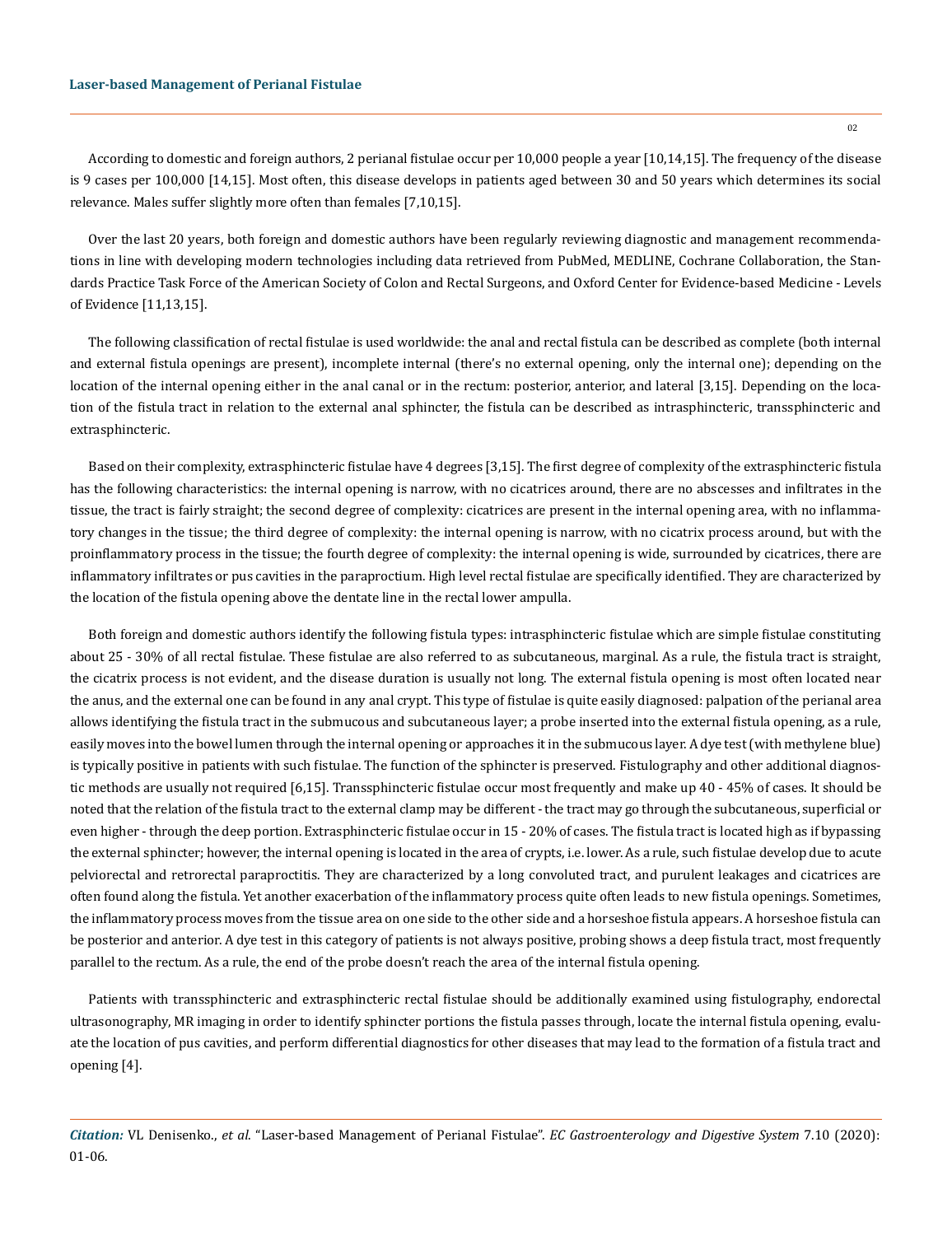A number of surgical management options are available worldwide. The first one is anal fistulotomy. Method: using the probe, the fistula tract is dissected into the bowel lumen or excised from the adjacent tissues. The wound isn't sutured; alternately, the wound edges are anchored to the wound bed. To date, it is still inconclusive what volume of muscle structures can be dissected when performing a procedure for the anal or rectal fistula. The effectiveness of anal fistulotomy is fairly high and varies between 92 and 97% [4]. Cases of incontinence after anal fistulotomy vary between 0 and 45% [4]. The wide variation in the percentage of patients developing incontinence may be related to different approaches to its evaluation and different post-operative monitoring periods [4].

For managing perianal fistulae, many authors excise them pulling through the rectal flap. Method: a pull-through procedure is sphincter-conserving, during this procedure the fistula tract is excised, the rectal flap is mobilized (the flap may consist of the mucous coat, mucous and submucous layer or a part of the rectal wall), with its length being sufficient for covering the internal fistula opening. By pulling through the flap and anchoring its edge to the skin of the perianal area the internal fistula opening is closed. According to literary sources, this method is efficient in 44-87% of cases. Factors that increase the risk of fistula recurrence after this procedure are as follows: prior radiation treatment, Crohn's disease in the exacerbation phase, proctitis in the exacerbation phase, fistula development in the setting of a malignant process, and prior surgeries in the anorectal area [15]. Although a pull-through procedure has no direct damaging effect on the anal sphincter, in 7 - 38% of cases, minor or moderate anal incontinence is observed, which is supported by anorectal manometry data in the postoperative period (lower pressure in the anal canal at rest and during voluntary contraction) [15].

Both foreign and domestic authors apply the classic method involving excision of the fistula and application of a seton. Method: the seton method for surgical management of perianal and rectal fistulae has two basic versions. In the setting of an acute or chronic proinflammatory process in the fistula area, a seton may function as drainage with subsequent formation of a straight fistula tract with clearly delineated walls (a "draining" seton is most commonly inserted for the period of 6 - 8 weeks). This seton technique is the first stage preceding curative surgery [14,15]. The second variant is a seton technique (using silk or latex thread) for gradual dissection of the fistula tract and sphincter fibres through intermittent tightening of the seton. Slow dissection of muscle fibres of the sphincter prevents them from coming apart which is aimed at preventing anal incompetence in the postoperative period. According to literary sources, when the seton technique is used, anal incontinence varies between 0 and 54% and most frequently occurs in case of an "overlapping" seton. In this setting, patients most often have passing gas, rather than leaking liquid and formed stool [14,15]. The seton method is efficient and may be used for management of transsphincteric fistulae that spread over 50% of the external sphincter and extrasphincteric rectal fistulae, particularly, when other methods don't allow achieving good results [14,15]. Another treatment procedure is the ligation of the intersphincteric tract (LIFT). Method: it involves ligation and transection of the part of the fistula tract that passes through the intersphincteric space. For adequate drainage, the distal part of the fistula tract in the area of the external fistula opening is excised or the external fistula opening is dilated. As a rule, the procedure is performed 6 - 8 weeks after the placement of a draining latex seton into the fistula tract which facilitates the formation of a "straight" fistula with fibrous walls and considerably reduces the risk of pus cavities remaining along the fistula. The positive feature of this procedure is the absence of any damaging effect on muscle structures of the anal sphincter which is a measure to prevent anal incontinence. According to research data with regard to the effectiveness of this procedure, the fistula is healed in 57 - 94% of cases, with the average follow-up period ranging from 3 to 8 months. The recurrence rate of the disease is 6 - 18%. Due to the small number of studies related to this surgical management of anal and rectal fistulae, it is not feasible to evaluate the level of evidence of the provided data [1].

#### **Study Aims**

To evaluate the effectiveness of using laser-based destruction to treat perianal fistulae.

03

*Citation:* VL Denisenko., *et al*. "Laser-based Management of Perianal Fistulae". *EC Gastroenterology and Digestive System* 7.10 (2020): 01-06.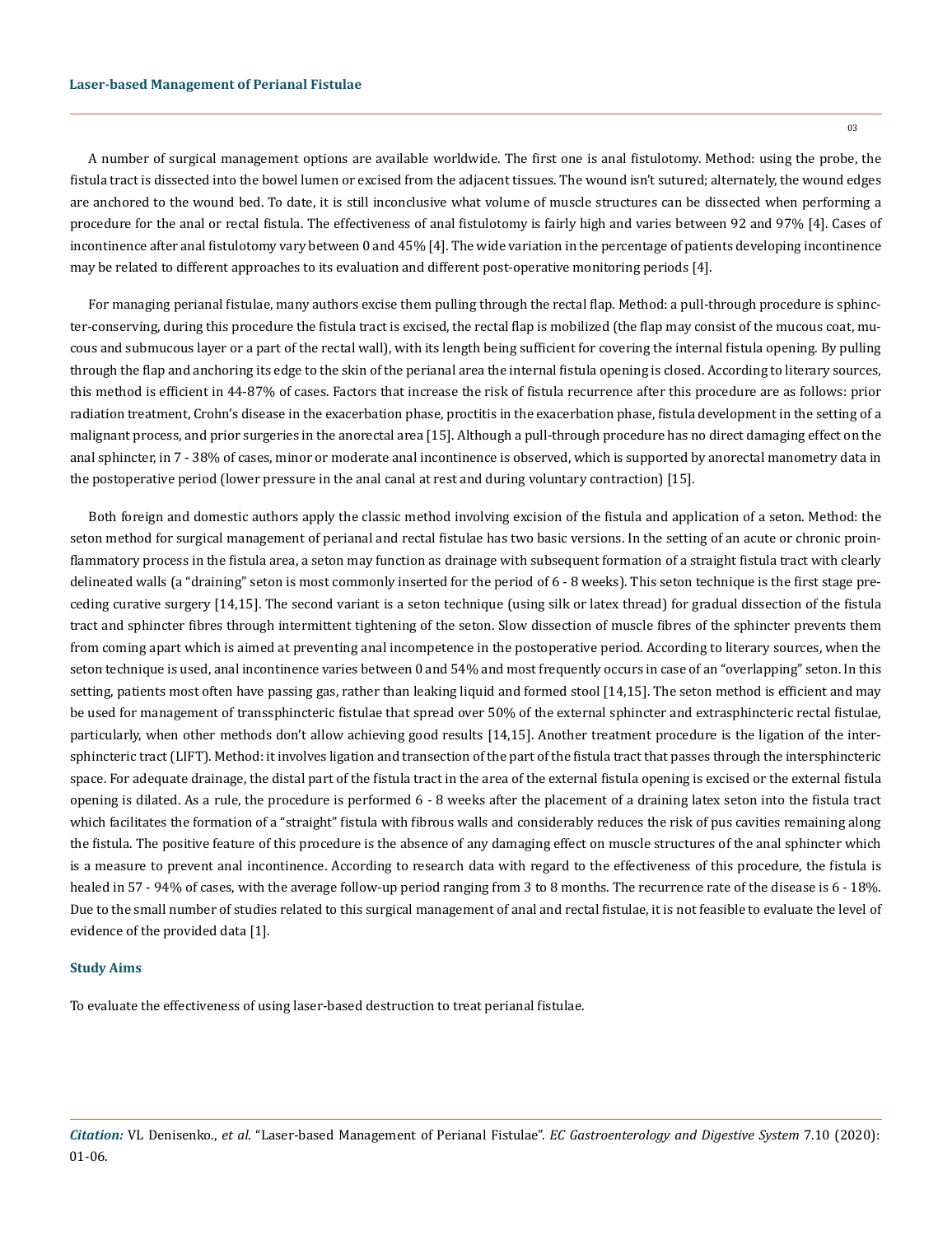# **Materials and Methods**

A prospective study was performed. It covered 11 patients aged 28 - 71 (the mean age was 52 ± 18 years (M ± σ): 7 males and 4 females. The surgical procedure was done under spinal anesthesia and involved fistula revision and lavage with Volkmann's spoon. Then closure of the internal fistula opening was performed. A radial discernible light guide was inserted into the distal end and laser-based destruction of the fistula with the wavelength of 1,560 nm and the power capacity of 10 W was performed. In case of extrasphincteric perianal fistulae with purulent leakages combined approach was utilized. It involved revision, lavage of the fistula using Volkmann's spoon, and closure of the internal fistula opening. Then we excised the distal part of the fistula (Figure 1).



*Figure 1: Excised distal part of the extrasphincteric perianal fistula.*

The light guide was inserted into the proximal part (Figure 2).



*Figure 2: Laser-based destruction of the proximal part of the extrasphincteric perianal fistula.*

*Citation:* VL Denisenko., *et al*. "Laser-based Management of Perianal Fistulae". *EC Gastroenterology and Digestive System* 7.10 (2020): 01-06.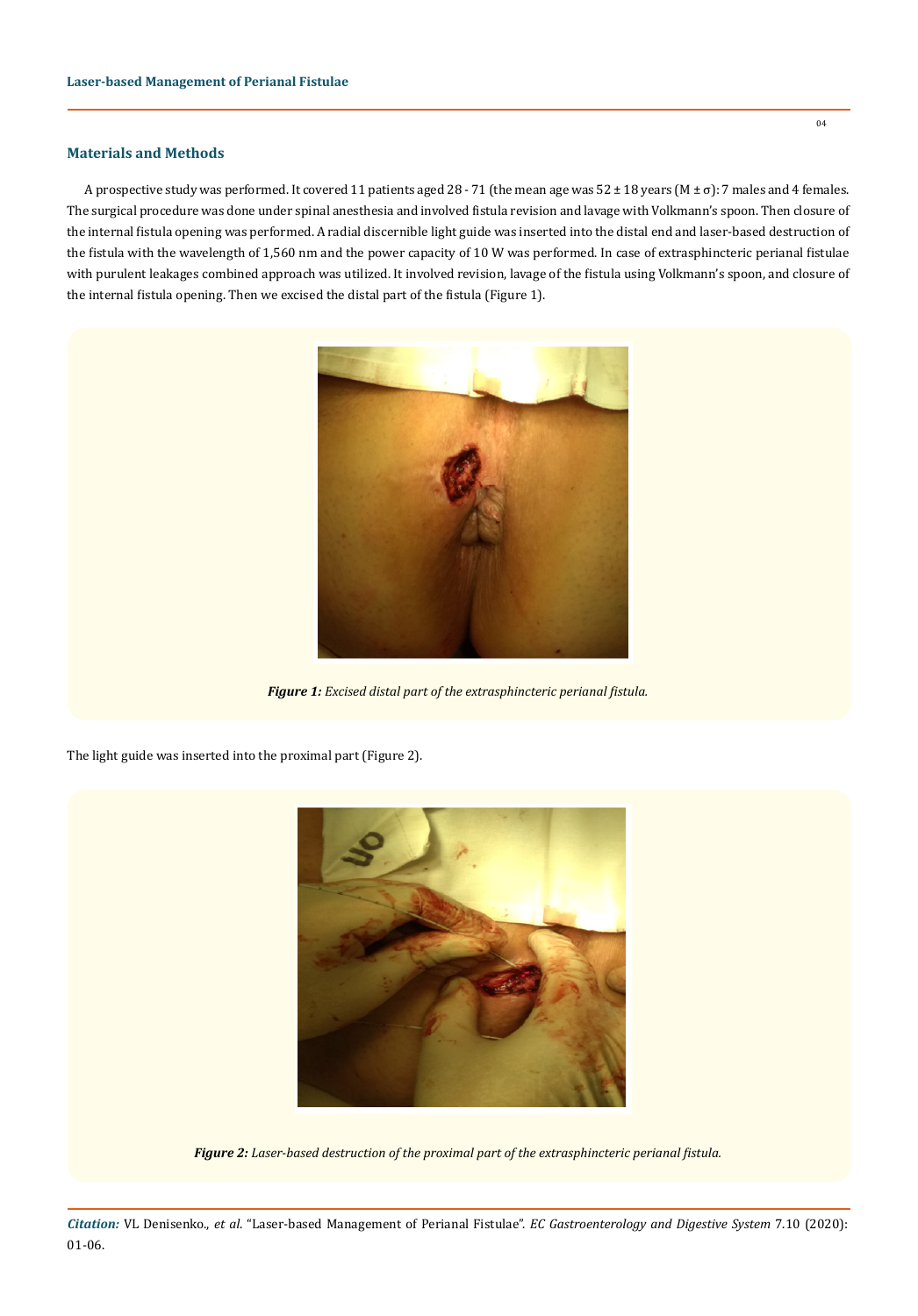Laser-based destruction of the fistula was performed (with the wavelength of 1,560 nm and the power capacity of 10W). On average, hospital stay lasted  $5.81 \pm 2.91$  days. All patients received the planned amount of interference. The following criteria were analyzed: duration of the surgical procedure, duration and intensity of pain sensation, length of hospital stay. The statistical analysis of data was performed using PSPP software.

## **Study Results**

On average, the surgical procedure lasted  $10 \pm 4.1$  minutes  $(M \pm \sigma)$ . Laser-based destruction of transsphincteric and extrasphincteric perianal fistulae enabled to reach the average reduction in the duration of the surgical procedure by 15 - 20 minutes and the hospital stay length by  $4.8 \pm 0.9$  days. Narcotic anodynes were not used. In one patient, it took 40 days for the postoperative wound to heal. Early postoperative period proceeded without complications in all patients.

## **Conclusion**

As a treatment method for perianal fistulae, laser-based destruction is one of the most promising. When it is used, patients experience less pain, faster health improvement, the surgical procedure and hospital stay duration reduces. Moreover, no complications are observed during the early postoperative period.

## **Bibliography**

- 1. [Aboulian A. "Early result of ligation of the intersphincteric fistula tract for fistulain-ano".](https://pubmed.ncbi.nlm.nih.gov/21304298/) *Diseases of the Colon and Rectum* (2011): [292.](https://pubmed.ncbi.nlm.nih.gov/21304298/)
- 2. Becker A., *et al.* ["Simple clinical examination predicts complexity of perianal fistula".](https://europepmc.org/article/med/16919114) *Colorectal Disease* 8 (2006): 601-604.
- 3. [Bleier J and Moloo H. "Current management of cryptoglandular fistula-in-ano".](https://www.ncbi.nlm.nih.gov/pmc/articles/PMC3160531/) *World Journal of Gastroenterology* 17.28 (2011): 3286- [3291.](https://www.ncbi.nlm.nih.gov/pmc/articles/PMC3160531/)
- 4. [Bokhari S and Lindsey I. "Incontinence following sphincter division for treatment of anal fistula".](https://pubmed.ncbi.nlm.nih.gov/19486093/) *Colorectal Disease* 12 (2010): 135- [139.](https://pubmed.ncbi.nlm.nih.gov/19486093/)
- 5. Davies M., *et al.* ["The surgical management of fistula-in-ano in a specialist colorectal unit".](https://pubmed.ncbi.nlm.nih.gov/18427814/) *The International Journal of Colorectal Disease* [23 \(2008\): 833-838.](https://pubmed.ncbi.nlm.nih.gov/18427814/)
- 6. Gaertner WB., *et al.* ["Fistula-associated anal adenocarcinoma: good results with aggressive therapy".](https://pubmed.ncbi.nlm.nih.gov/18418652/) *Diseases of the Colon and Rectum*  [51 \(2008\): 1061-1067.](https://pubmed.ncbi.nlm.nih.gov/18418652/)
- 7. Gonzalez-Ruiz C., *et al.* ["Intraoperative physical diagnosis in the management of anal fistula".](https://pubmed.ncbi.nlm.nih.gov/16494174/) *American Surgeons* 72 (2006): 11-15.
- 8. Ommer A., *et al.* "Cryptoglandular Anal Fistulas". *[Deutsches Ärzteblatt International](https://www.researchgate.net/publication/51826318_Cryptoglandular_Anal_Fistulas)* 108.42 (2011): 707-713.
- 9. Sahni VA., *et al.* ["Which method is best for imaging of perianal fistula?"](https://www.researchgate.net/publication/6034449_Which_method_is_best_for_imaging_of_perianal_fistula) *Abdominal Imaging* 33 (2008): 26-30.
- 10. [Sainio P. "Fistula-in-ano in a defined population. Incidence and epidemiological aspects".](https://europepmc.org/article/med/6508203) *Ann Chir Gynaecology* 73 (1984): 219-224.
- 11. Toyonaga T., *et al.* ["Microbiological analysis and endoanal ultrasonography for diagnosis of anal fistula in acute anorectal sepsis".](https://link.springer.com/article/10.1007/s00384-006-0121-x) *The [International Journal of Colorectal Disease](https://link.springer.com/article/10.1007/s00384-006-0121-x)* 22 (2007): 209-213.
- 12. Toyonaga T., *et al.* ["Comparison of accuracy of physical examination and endoanal ultrasonography for preoperative assessment in](https://pubmed.ncbi.nlm.nih.gov/18679573/)  [patients with acute and chronic anal fistula".](https://pubmed.ncbi.nlm.nih.gov/18679573/) *Techniques in Coloproctology* 12 (2008): 217-223.

*Citation:* VL Denisenko., *et al*. "Laser-based Management of Perianal Fistulae". *EC Gastroenterology and Digestive System* 7.10 (2020): 01-06.